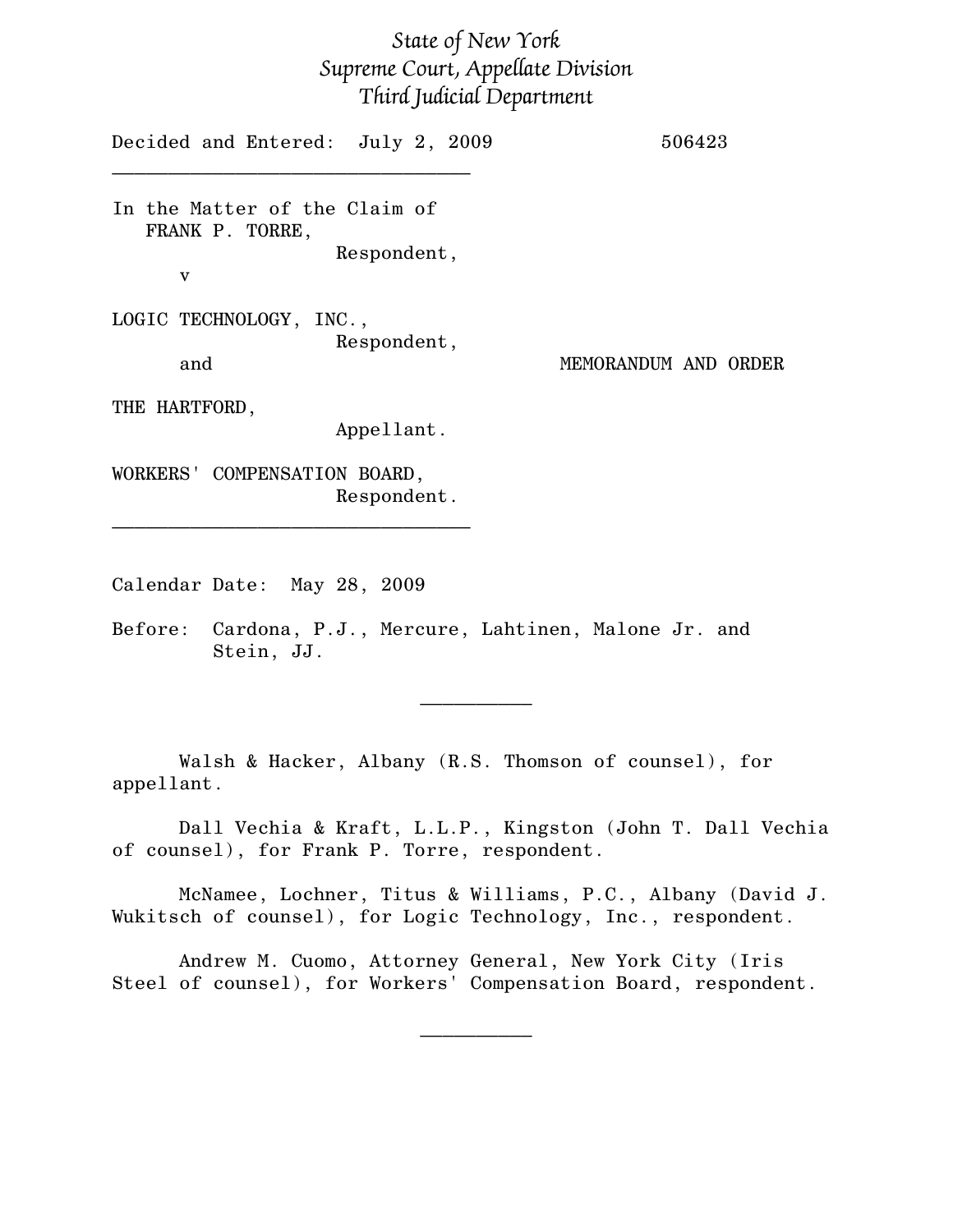## -2- 506423

Malone Jr., J.

Appeal from a decision of the Workers' Compensation Board, filed April 23, 2008, which ruled that claimant's injury arose out of and in the course of his employment and awarded workers' compensation benefits.

Claimant was employed by a firm that performed on-site contracting work for General Electric Company. He suffered a spinal cord injury while participating in an exercise class at the G.E. Fitness Center during work hours. Following a hearing, a Workers' Compensation Law Judge determined that claimant's injury arose out of and in the course of his employment. The Workers' Compensation Board affirmed, prompting this appeal.<sup>1</sup>

We affirm. A claimant cannot recover workers' compensation benefits for an injury arising out of his or her "voluntary participation in an off-duty athletic activity not constituting part of the employee's work related duties unless the employer (a) requires the employee to participate in such activity, (b) compensates the employee for participating in such activity or (c) otherwise sponsors the activity" (Workers' Compensation Law § 10 [1]; see Matter of Bogert v E.B. Design Air, Inc., 38 AD3d 1125, 1125 [2007]). Assuming that claimant was off duty when he took the circuit class, he was neither compensated for nor required to participate in it. As such, he was obliged to show that the employer sponsored the activity, which required "an affirmative act or overt encouragement by the employer to participate" (Matter of Huff v Department of Corrections, 52 AD3d 1003, 1004 [2008]; see Matter of Booth v New York State Dept. of Corrections, 58 AD3d 1027, 1028 [2009]).

<sup>1</sup> The notice of appeal states that both the employer and its workers' compensation carrier are appellants, but the employer opposed the carrier's application for Board review below and has not submitted any brief on this appeal. As such, we deem the appeal to have been taken by the carrier alone (see CPLR 2001; Matter of Niagara Mohawk Power Corp. v Town of Moreau Assessor, 46 AD3d 1147, 1148 n 2 [2007], lvs denied 10 NY3d 708  $[2008]$ .